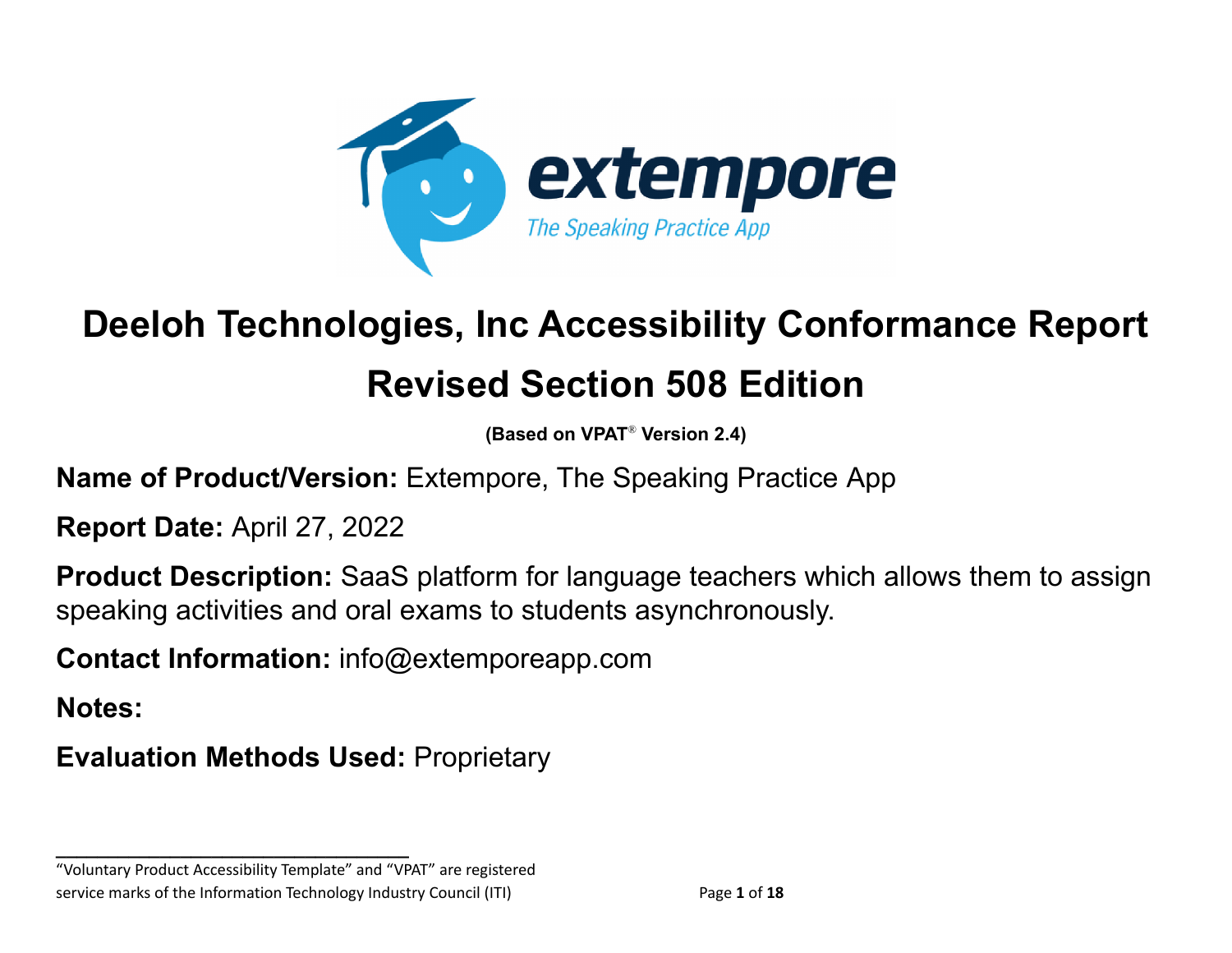## **Applicable Standards/Guidelines**

This report covers the degree of conformance for the following accessibility standard/guidelines:

| <b>Standard/Guideline</b>                                                                  | <b>Included In Report</b> |
|--------------------------------------------------------------------------------------------|---------------------------|
| <b>Web Content Accessibility Guidelines 2.0</b>                                            | Level A (Yes)             |
|                                                                                            | Level AA (Yes)            |
|                                                                                            | Level AAA (No)            |
| Revised Section 508 standards published January 18, 2017 and corrected January 22,<br>2018 | (Yes)                     |

#### **Terms**

The terms used in the Conformance Level information are defined as follows:

- **Supports**: The functionality of the product has at least one method that meets the criterion without known defects or meets with equivalent facilitation.
- **Partially Supports**: Some functionality of the product does not meet the criterion.
- **Does Not Support**: The majority of product functionality does not meet the criterion.
- **Not Applicable**: The criterion is not relevant to the product.
- **Not Evaluated**: The product has not been evaluated against the criterion. This can be used only in WCAG 2.0 Level AAA.

## **WCAG 2.0 Report**

Tables 1 and 2 also document conformance with Revised Section 508:

- Chapter 5 501.1 Scope, 504.2 Content Creation or Editing
- Chapter 6 602.3 Electronic Support Documentation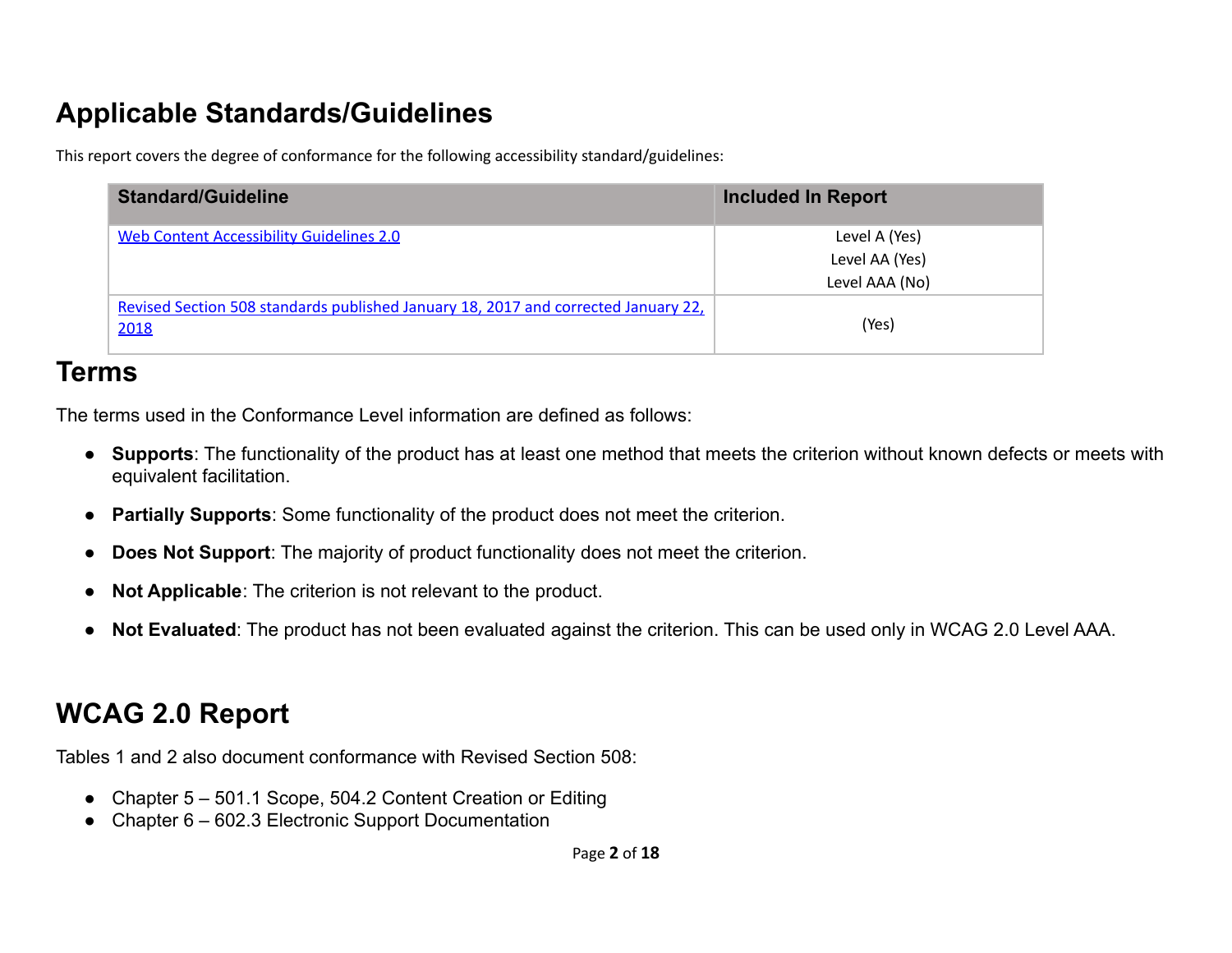Note: When reporting on conformance with the WCAG 2.0 Success Criteria, they are scoped for full pages, complete processes, and accessibility-supported ways of using technology as documented in the [WCAG 2.0 Conformance Requirements.](https://www.w3.org/TR/WCAG20/#conformance-reqs)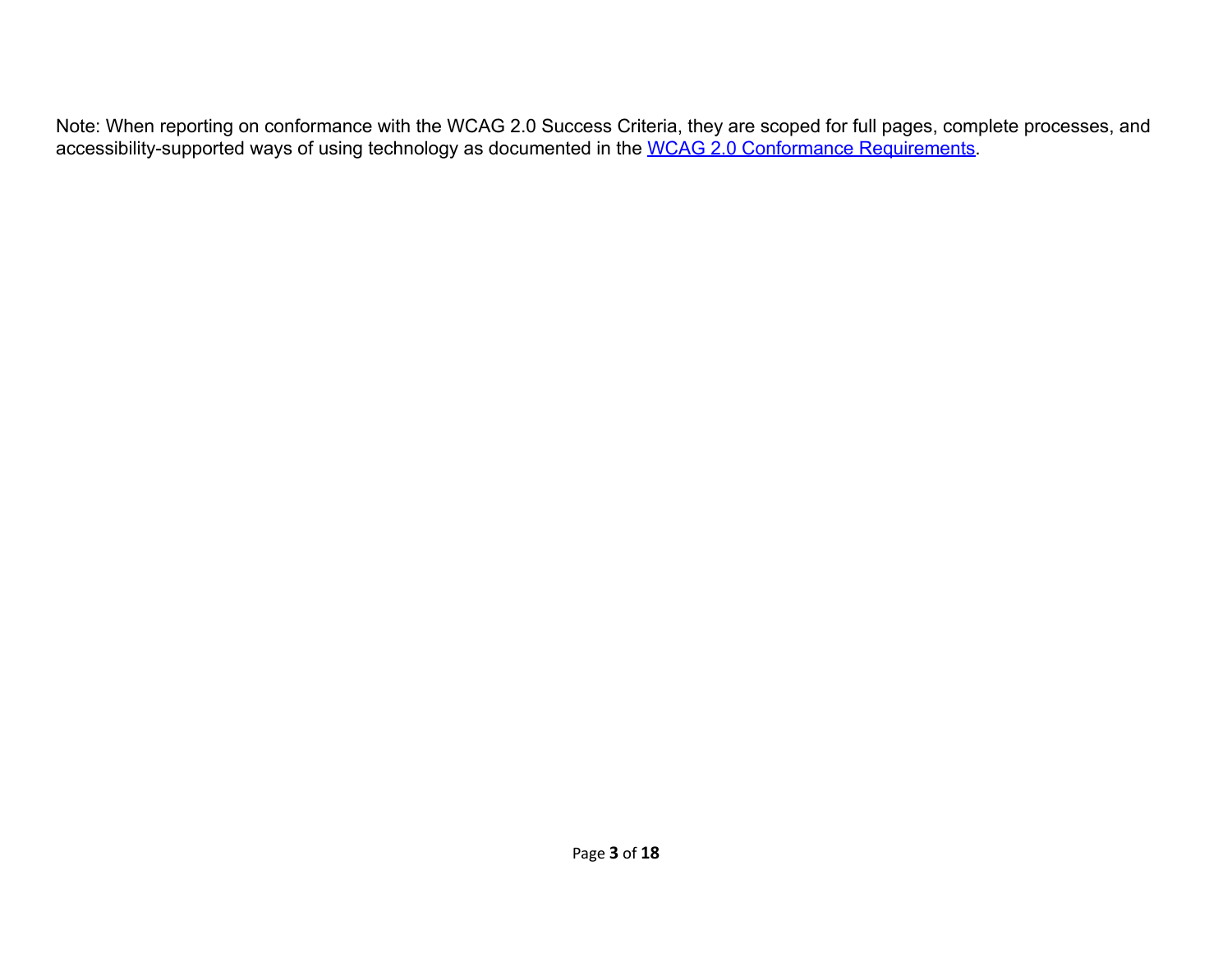## **Table 1: Success Criteria, Level A**

| <b>Criteria</b>                                                      | <b>Conformance Level</b>               | <b>Remarks and Explanations</b>                     |
|----------------------------------------------------------------------|----------------------------------------|-----------------------------------------------------|
| 1.1.1 Non-text Content (Level A)                                     |                                        |                                                     |
| Also applies to:                                                     | Web: Supports                          | Web: Hover Text Provided                            |
| <b>Revised Section 508</b>                                           | <b>Electronic Docs: Not Applicable</b> | <b>Electronic Docs:</b>                             |
| 501 (Web)(Software)<br>$\bullet$                                     | Software: Not Applicable               | Software:                                           |
| 504.2 (Authoring Tool)                                               | Authoring Tool: Not Applicable         | Authoring Tool:                                     |
| 602.3 (Support Docs)<br>$\bullet$                                    |                                        |                                                     |
|                                                                      |                                        | Web: All help videos are accompanied by written     |
| 1.2.1 Audio-only and Video-only (Prerecorded) (Level A)              |                                        | articles in the knowledge base                      |
| Also applies to:                                                     | Web: Supports                          | Electronic Docs: All help videos are accompanied by |
| <b>Revised Section 508</b>                                           | <b>Electronic Docs: Supports</b>       | written                                             |
| 501 (Web)(Software)                                                  | Software: Not Applicable               | articles in the knowledge base                      |
| 504.2 (Authoring Tool)                                               | Authoring Tool: Not Applicable         | Software:                                           |
| 602.3 (Support Docs)                                                 |                                        |                                                     |
|                                                                      |                                        | Authoring Tool:                                     |
| 1.2.2 Captions (Prerecorded) (Level A)                               |                                        | Web: Close Captioned Support Videos                 |
| Also applies to:                                                     | Web: Not Applicable                    | Electronic Docs: Media is alternative to text       |
| <b>Revised Section 508</b>                                           | Electronic Docs: Not Applicable        | (Knowledge base)                                    |
| 501 (Web)(Software)                                                  | Software: Not Applicable               | Software:                                           |
| 504.2 (Authoring Tool)                                               | Authoring Tool: Not Applicable         | Authoring Tool:                                     |
| 602.3 (Support Docs)                                                 |                                        |                                                     |
| 1.2.3 Audio Description or Media Alternative (Prerecorded) (Level A) |                                        |                                                     |
| Also applies to:                                                     | Web: Not Applicable                    | Web:                                                |
| <b>Revised Section 508</b>                                           | Electronic Docs: Not Applicable        | Electronic Docs: Media is alternative to text       |
| 501 (Web)(Software)<br>$\bullet$                                     | Software: Not Applicable               | Software:                                           |
| 504.2 (Authoring Tool)                                               | Authoring Tool: Not Applicable         | Authoring Tool:                                     |
| 602.3 (Support Docs)                                                 |                                        |                                                     |
| 1.3.1 Info and Relationships (Level A)                               | Web: Does Not Support                  | Web:                                                |
| Also applies to:                                                     | Electronic Docs: Not Applicable        | <b>Electronic Docs:</b>                             |
| <b>Revised Section 508</b>                                           | Software: Not Applicable               | Software:                                           |
| 501 (Web)(Software)<br>$\bullet$                                     | Authoring Tool: Not Applicable         | Authoring Tool:                                     |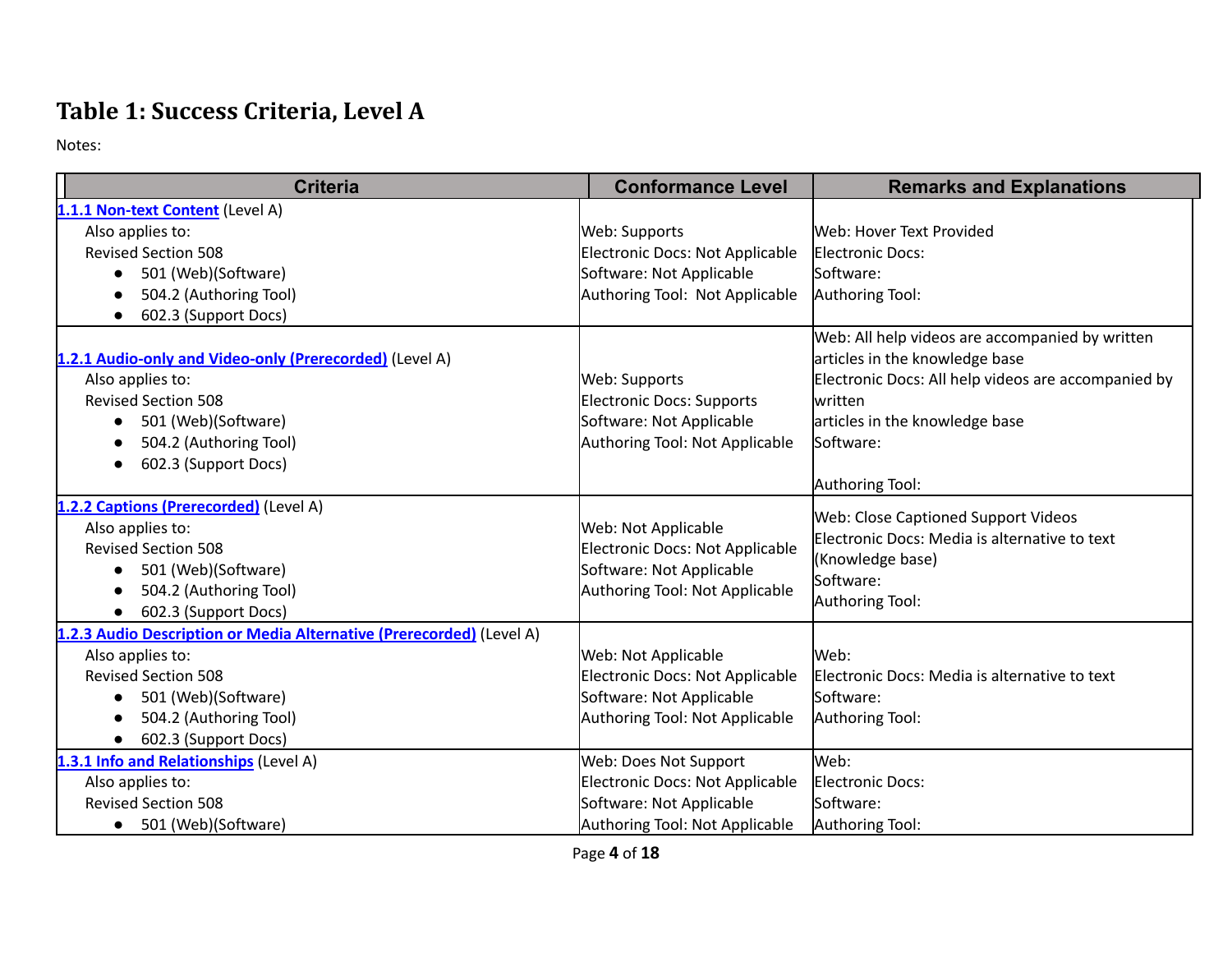| 504.2 (Authoring Tool)                  |                                        |                                                         |
|-----------------------------------------|----------------------------------------|---------------------------------------------------------|
| 602.3 (Support Docs)<br>$\bullet$       |                                        |                                                         |
| 1.3.2 Meaningful Sequence (Level A)     |                                        |                                                         |
| Also applies to:                        | Web: Not Applicable                    | Web: All sequences are UI-driven.                       |
| <b>Revised Section 508</b>              | Electronic Docs: Not Applicable        | Electronic Docs:                                        |
| 501 (Web)(Software)<br>$\bullet$        | Software: Not Applicable               | Software:                                               |
| 504.2 (Authoring Tool)                  | Authoring Tool: Not Applicable         | Authoring Tool:                                         |
| 602.3 (Support Docs)                    |                                        |                                                         |
| 1.3.3 Sensory Characteristics (Level A) |                                        |                                                         |
| Also applies to:                        | Web: Supports                          | Web: Labels accompany all color-coded items.            |
| <b>Revised Section 508</b>              | Electronic Docs: Not Applicable        | Electronic Docs:                                        |
| 501 (Web)(Software)<br>$\bullet$        | Software: Not Applicable               | Software:                                               |
| 504.2 (Authoring Tool)                  | Authoring Tool: Not Applicable         | Authoring Tool:                                         |
| 602.3 (Support Docs)                    |                                        |                                                         |
| 1.4.1 Use of Color (Level A)            |                                        |                                                         |
| Also applies to:                        | Web: Supports                          | Web: Labels accompany all color-coded items.            |
| <b>Revised Section 508</b>              | <b>Electronic Docs: Not Applicable</b> | Electronic Docs:                                        |
| 501 (Web)(Software)<br>$\bullet$        | Software: Not Applicable               | Software:                                               |
| 504.2 (Authoring Tool)                  | Authoring Tool: Not Applicable         | Authoring Tool:                                         |
| 602.3 (Support Docs)<br>$\bullet$       |                                        |                                                         |
| 1.4.2 Audio Control (Level A)           |                                        | Web: All video/audio players have pause ability unless  |
| Also applies to:                        | Web: Supports                          | otherwise determined by the instructor.                 |
| <b>Revised Section 508</b>              | Electronic Docs: Not Applicable        | <b>Electronic Docs:</b>                                 |
| 501 (Web)(Software)                     | Software: Not Applicable               | Software:                                               |
| 504.2 (Authoring Tool)                  | Authoring Tool: Not Applicable         | Authoring Tool:                                         |
| 602.3 (Support Docs)                    |                                        |                                                         |
| 2.1.1 Keyboard (Level A)                |                                        |                                                         |
| Also applies to:                        | <b>Web: Supports</b>                   | Web: Student Portal is fully navigable with a keyboard. |
| <b>Revised Section 508</b>              | Electronic Docs: Not Applicable        | Electronic Docs:                                        |
| 501 (Web)(Software)                     | Software: Not Applicable               | Software:                                               |
| 504.2 (Authoring Tool)                  | Authoring Tool: Not Applicable         | Authoring Tool:                                         |
| 602.3 (Support Docs)                    |                                        |                                                         |
| 2.1.2 No Keyboard Trap (Level A)        | Web: Supports                          | Web: Supports standard keyboard inputs/shortcuts.       |
| Also applies to:                        | Electronic Docs: Not Applicable        | Electronic Docs:                                        |
| <b>Revised Section 508</b>              | Software: Not Applicable               | Software:                                               |
|                                         |                                        |                                                         |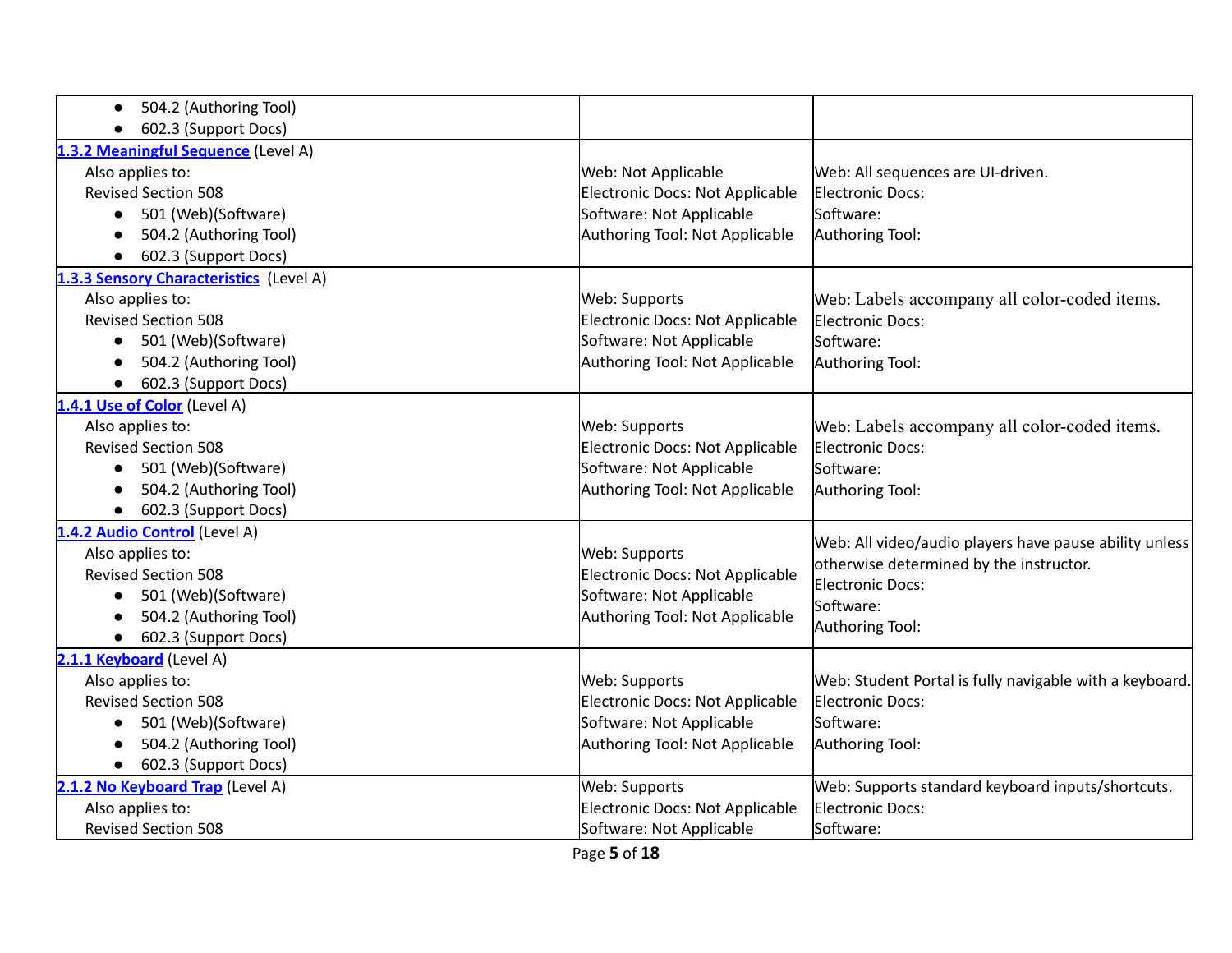| 501 (Web)(Software)                                                                                                                                                                                                                         | Authoring Tool: Not Applicable                                                                                       | Authoring Tool:                                                                                                                                                                                                                                                                                                                                 |
|---------------------------------------------------------------------------------------------------------------------------------------------------------------------------------------------------------------------------------------------|----------------------------------------------------------------------------------------------------------------------|-------------------------------------------------------------------------------------------------------------------------------------------------------------------------------------------------------------------------------------------------------------------------------------------------------------------------------------------------|
| 504.2 (Authoring Tool)                                                                                                                                                                                                                      |                                                                                                                      |                                                                                                                                                                                                                                                                                                                                                 |
| 602.3 (Support Docs)                                                                                                                                                                                                                        |                                                                                                                      |                                                                                                                                                                                                                                                                                                                                                 |
| 2.2.1 Timing Adjustable (Level A)<br>Also applies to:<br><b>Revised Section 508</b><br>501 (Web)(Software)<br>504.2 (Authoring Tool)<br>602.3 (Support Docs)                                                                                | Web: Supports<br>Electronic Docs: Not Applicable<br>Software: Not Applicable<br>Authoring Tool: Not Applicable       | Web: Timers are an inherent part of the function of<br>Extempore as they prevent copying or scripting on the<br>student's part. Instructors have full discretion on the<br>use and length of those timers. Instructors have the<br>ability to extend time for specific students in a class.<br>Electronic Docs:<br>Software:<br>Authoring Tool: |
| 2.2.2 Pause, Stop, Hide (Level A)<br>Also applies to:<br><b>Revised Section 508</b><br>501 (Web)(Software)<br>504.2 (Authoring Tool)<br>602.3 (Support Docs)<br>$\bullet$                                                                   | Web: Not Applicable<br>Electronic Docs: Not Applicable<br>Software: Not Applicable<br>Authoring Tool: Not Applicable | Web:<br>Electronic Docs:<br>Software:<br>Authoring Tool:                                                                                                                                                                                                                                                                                        |
| 2.3.1 Three Flashes or Below Threshold (Level A)<br>Also applies to:<br><b>Revised Section 508</b><br>501 (Web)(Software)<br>504.2 (Authoring Tool)<br>602.3 (Support Docs)                                                                 | Web: Supports<br>Electronic Docs: Not Applicable<br>Software: Not Applicable<br>Authoring Tool: Not Applicable       | Web: Countdown Timer exists to countdown 3,2,1.<br>This occurs once every second.<br><b>Electronic Docs:</b><br>Software:<br>Authoring Tool:                                                                                                                                                                                                    |
| 2.4.1 Bypass Blocks (Level A)<br>Also applies to:<br><b>Revised Section 508</b><br>501 (Web)(Software) - Does not apply to non-web software<br>504.2 (Authoring Tool)<br>602.3 (Support Docs) – Does not apply to non-web docs<br>$\bullet$ | Web: Not Applicable<br>Electronic Docs: Not Applicable<br>Authoring Tool: Not Applicable                             | Web:<br>Electronic Docs:<br>Authoring Tool:                                                                                                                                                                                                                                                                                                     |
| 2.4.2 Page Titled (Level A)<br>Also applies to:<br><b>Revised Section 508</b><br>501 (Web)(Software)<br>504.2 (Authoring Tool)<br>602.3 (Support Docs)<br>$\bullet$                                                                         | Web: Supports<br>Electronic Docs: Not Applicable<br>Software: Not Applicable<br>Authoring Tool: Not Applicable       | Web:<br>Electronic Docs:<br>Software:<br>Authoring Tool:                                                                                                                                                                                                                                                                                        |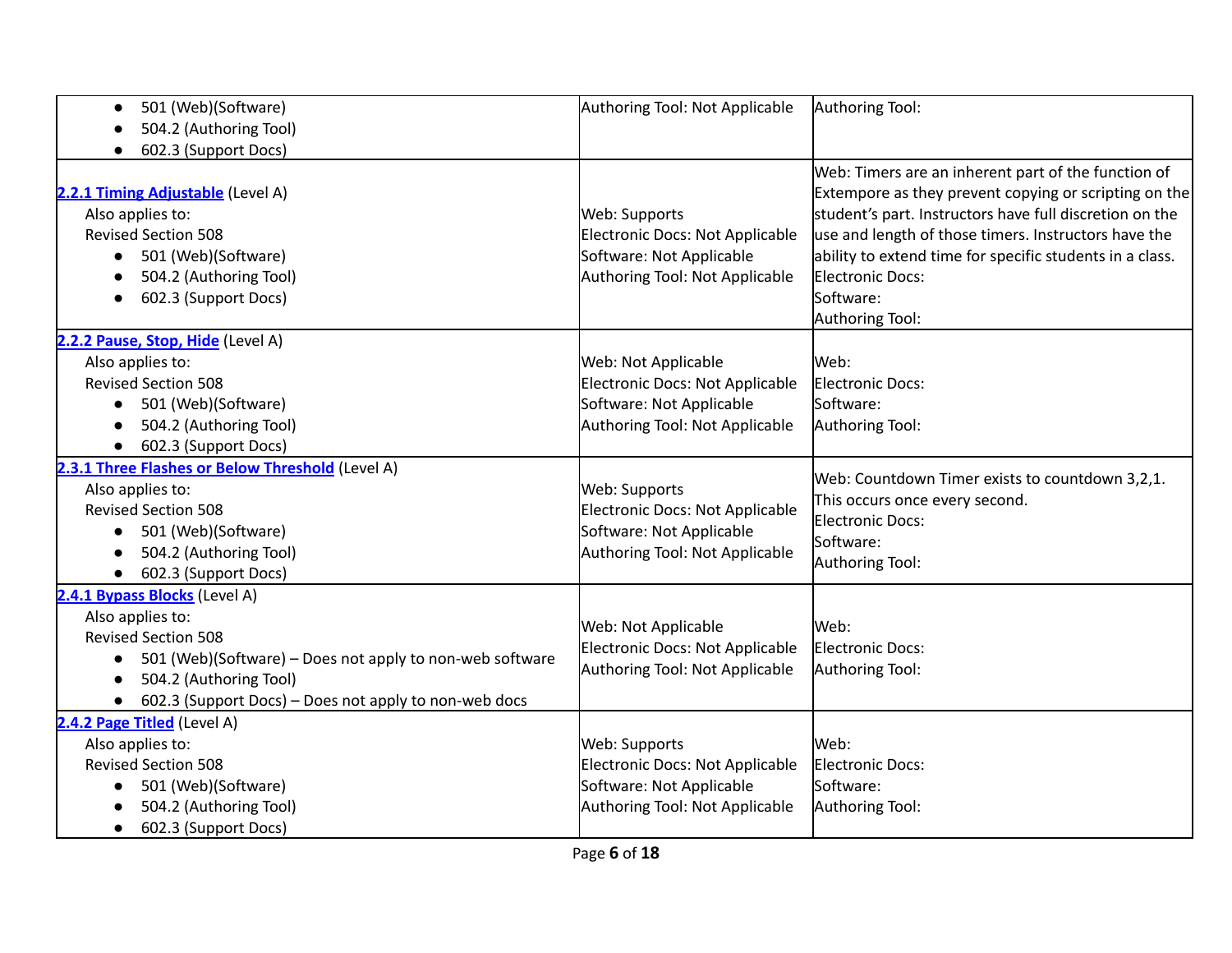| 2.4.3 Focus Order (Level A)<br>Also applies to:<br><b>Revised Section 508</b><br>501 (Web)(Software)<br>$\bullet$<br>504.2 (Authoring Tool)<br>602.3 (Support Docs)                            | Web: Supports<br>Electronic Docs: Not Applicable<br>Software: Not Applicable<br>Authoring Tool: Not Applicable         | Web: Tab Navigation left to right, top to bottom in an<br>order that makes sense.<br>Electronic Docs:<br>Software:<br>Authoring Tool:                                                                |
|------------------------------------------------------------------------------------------------------------------------------------------------------------------------------------------------|------------------------------------------------------------------------------------------------------------------------|------------------------------------------------------------------------------------------------------------------------------------------------------------------------------------------------------|
| 2.4.4 Link Purpose (In Context) (Level A)<br>Also applies to:<br><b>Revised Section 508</b><br>501 (Web)(Software)<br>$\bullet$<br>504.2 (Authoring Tool)<br>602.3 (Support Docs)<br>$\bullet$ | Web: Supports<br>Electronic Docs: Not Applicable<br>Software: Not Applicable<br>Authoring Tool: Not Applicable         | Web: Text for All Links clear in describing purpose.<br>Electronic Docs:<br>Software:<br>Authoring Tool:                                                                                             |
| 3.1.1 Language of Page (Level A)<br>Also applies to:<br><b>Revised Section 508</b><br>501 (Web)(Software)<br>$\bullet$<br>504.2 (Authoring Tool)<br>602.3 (Support Docs)<br>$\bullet$          | Web: Does Not Support<br>Electronic Docs: Not Applicable<br>Software: Not Applicable<br>Authoring Tool: Not Applicable | Web: English only for all pages. Instructor-generated<br>content can be in any language. Electronic Docs<br>provided in English and Spanish only<br>Electronic Docs:<br>Software:<br>Authoring Tool: |
| 3.2.1 On Focus (Level A)<br>Also applies to:<br><b>Revised Section 508</b><br>501 (Web)(Software)<br>$\bullet$<br>504.2 (Authoring Tool)<br>602.3 (Support Docs)                               | Web: Supports<br>Electronic Docs: Supports<br>Software: Not Applicable<br>Authoring Tool: Not Applicable               | Web:<br>Electronic Docs:<br>Software:<br>Authoring Tool:                                                                                                                                             |
| 3.2.2 On Input (Level A)<br>Also applies to:<br><b>Revised Section 508</b><br>501 (Web)(Software)<br>$\bullet$<br>504.2 (Authoring Tool)<br>602.3 (Support Docs)                               | Web: Supports<br>Electronic Docs: Not Applicable<br>Software: Not Applicable<br>Authoring Tool: Not Applicable         | Web: Tile structure of Student Portal is consistent.<br>Electronic Docs:<br>Software:<br>Authoring Tool:                                                                                             |
| 3.3.1 Error Identification (Level A)<br>Also applies to:<br><b>Revised Section 508</b><br>501 (Web)(Software)<br>504.2 (Authoring Tool)<br>$\bullet$                                           | Web: Supports<br>Electronic Docs: Not Applicable<br>Software: Not Applicable<br>Authoring Tool: Not Applicable         | Web: Error messages are displayed in red text, in<br>English.<br>Electronic Docs:<br>Software:<br>Authoring Tool:                                                                                    |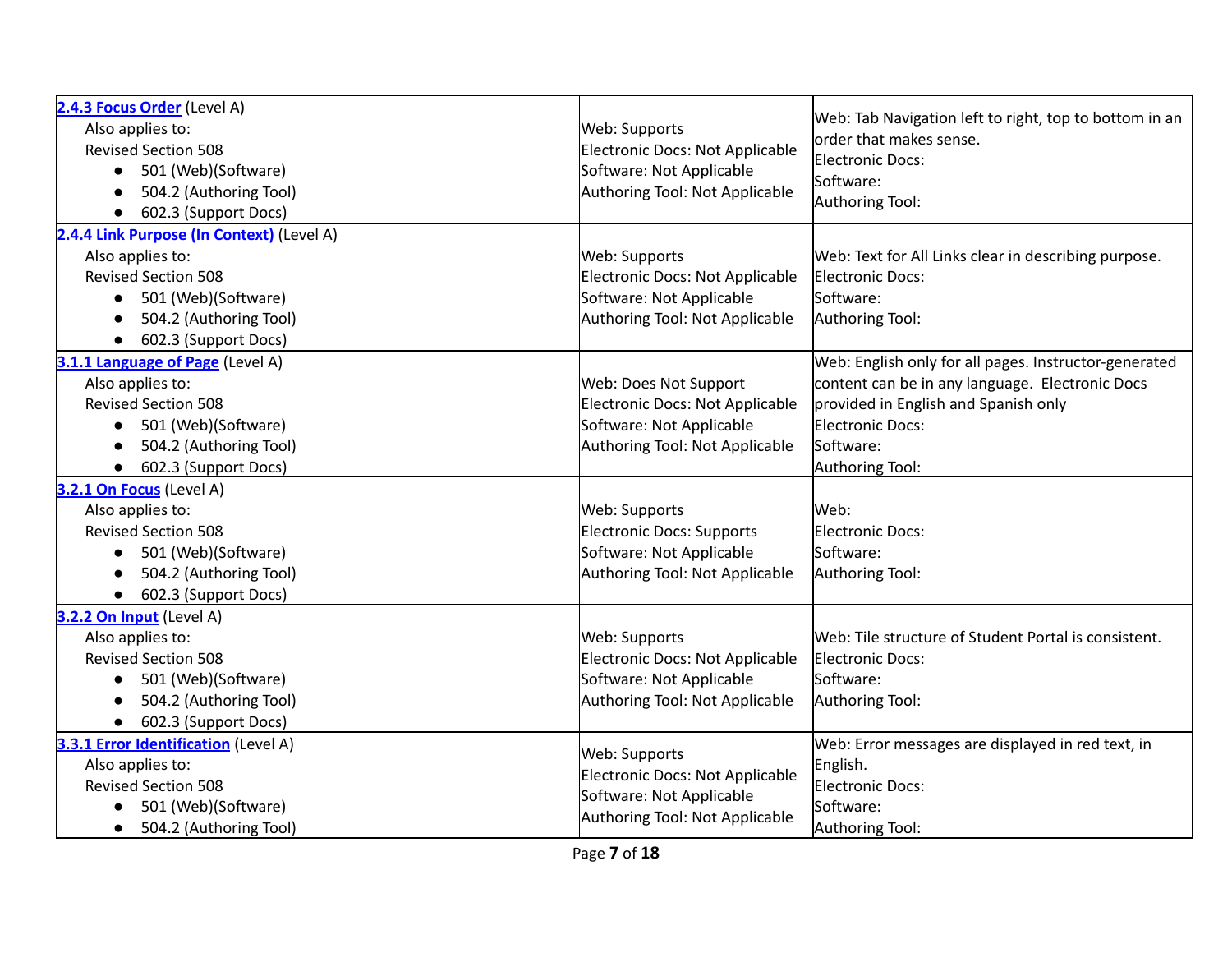| 602.3 (Support Docs)<br>$\bullet$                                                                                                                                                                               |                                                                                                                       |                                                                                                                                                                      |
|-----------------------------------------------------------------------------------------------------------------------------------------------------------------------------------------------------------------|-----------------------------------------------------------------------------------------------------------------------|----------------------------------------------------------------------------------------------------------------------------------------------------------------------|
| <b>3.3.2 Labels or Instructions (Level A)</b><br>Also applies to:<br><b>Revised Section 508</b><br>501 (Web)(Software)<br>$\bullet$<br>504.2 (Authoring Tool)<br>$\bullet$<br>602.3 (Support Docs)<br>$\bullet$ | Web: Supports<br><b>Electronic Docs: Supports</b><br>Software: Not Applicable<br>Authoring Tool: Not Applicable       | Web: Hover text and sample input available for all<br>input fields.<br>Electronic Docs:<br>Software:<br>Authoring Tool:                                              |
| 4.1.1 Parsing (Level A)<br>Also applies to:<br><b>Revised Section 508</b><br>501 (Web)(Software)<br>$\bullet$<br>504.2 (Authoring Tool)<br>$\bullet$<br>602.3 (Support Docs)                                    | Web: Supports<br><b>Electronic Docs: Not Applicable</b><br>Software: Not Applicable<br>Authoring Tool: Not Applicable | Web: Supports standard screen readers.<br>Electronic Docs:<br>Software:<br>Authoring Tool:                                                                           |
| 4.1.2 Name, Role, Value (Level A)<br>Also applies to:<br><b>Revised Section 508</b><br>501 (Web)(Software)<br>504.2 (Authoring Tool)<br>$\bullet$<br>602.3 (Support Docs)<br>$\bullet$                          | Web: Supports<br>Electronic Docs: Supports<br>Software: Not Applicable<br>Authoring Tool: Not Applicable              | Web: Standard HTML controls used everywhere<br>Electronic Docs: Standard HTML controls used<br>everywhere<br><b>Electronic Docs:</b><br>Software:<br>Authoring Tool: |

## **Table 2: Success Criteria, Level AA**

| <b>Criteria</b>                                                                                                                                             | <b>Conformance Level</b>                                                                                       | <b>Remarks and Explanations</b>                                                                         |
|-------------------------------------------------------------------------------------------------------------------------------------------------------------|----------------------------------------------------------------------------------------------------------------|---------------------------------------------------------------------------------------------------------|
| 1.2.4 Captions (Live) (Level AA)<br>Also applies to:<br><b>Revised Section 508</b><br>501 (Web)(Software)<br>504.2 (Authoring Tool)<br>602.3 (Support Docs) | Web: Not Applicable<br>Electronic Docs: Supports<br>Software: Not Applicable<br>Authoring Tool: Not Applicable | Web:<br>Electronic Docs: Captioned support videos on<br>Knowledge base.<br>Software:<br>Authoring Tool: |
| 1.2.5 Audio Description (Prerecorded) (Level AA)<br>Also applies to:<br><b>Revised Section 508</b>                                                          | Web: Supports<br>Electronic Docs: Supports<br>Software: Not Applicable                                         | Web: Knowledge base articles available for all video<br>help files                                      |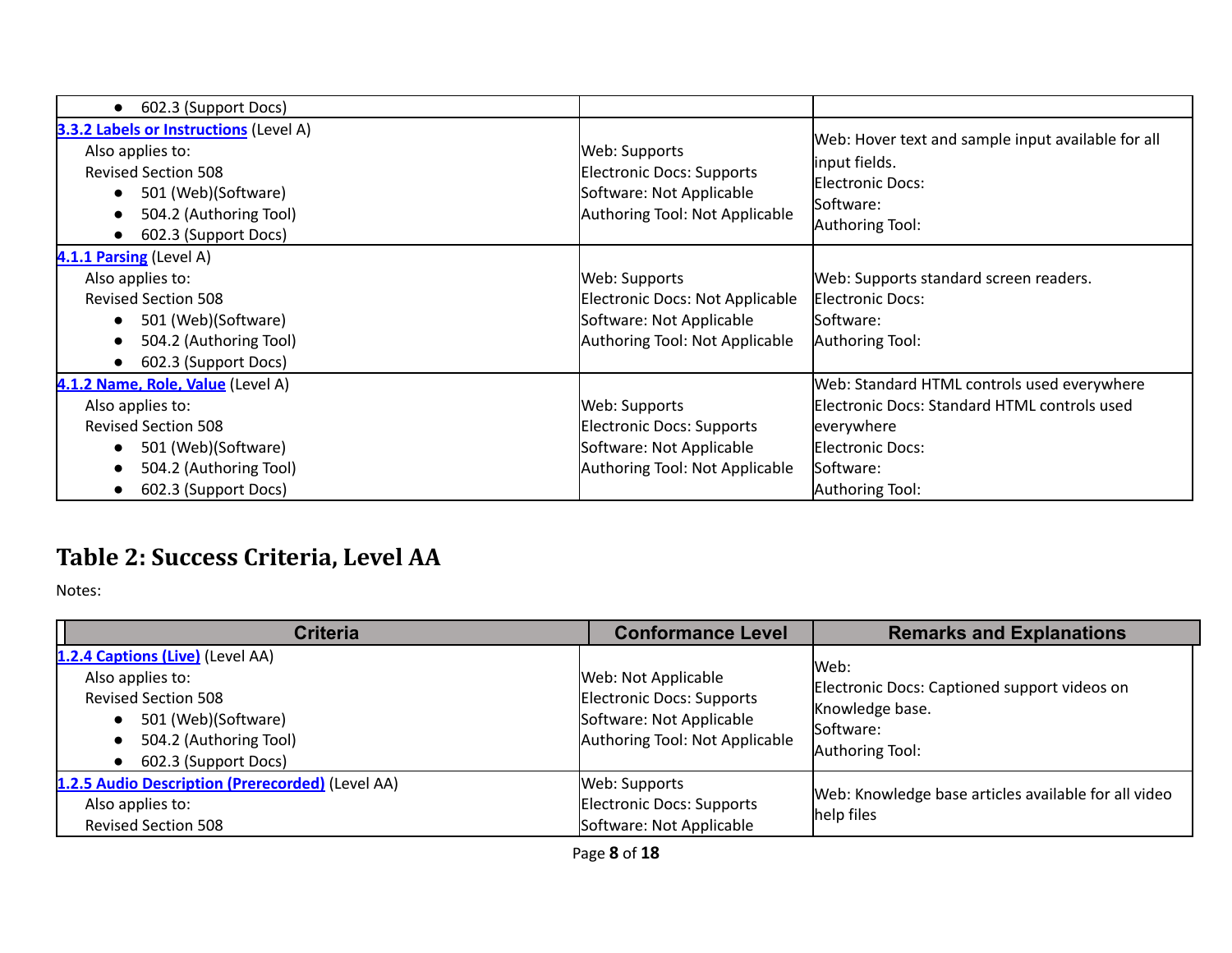| 501 (Web)(Software)<br>$\bullet$                                   | Authoring Tool: Not Applicable   | Electronic Docs: Knowledge base articles available for |
|--------------------------------------------------------------------|----------------------------------|--------------------------------------------------------|
| 504.2 (Authoring Tool)                                             |                                  | all video help files                                   |
| 602.3 (Support Docs)                                               |                                  | Software:                                              |
|                                                                    |                                  | Authoring Tool:                                        |
| 1.4.3 Contrast (Minimum) (Level AA)                                |                                  |                                                        |
| Also applies to:                                                   | Web: Supports                    | Web:                                                   |
| <b>Revised Section 508</b>                                         | <b>Electronic Docs: Supports</b> | Electronic Docs:                                       |
| 501 (Web)(Software)<br>$\bullet$                                   | Software: Not Applicable         | Software:                                              |
| 504.2 (Authoring Tool)                                             | Authoring Tool: Not Applicable   | Authoring Tool:                                        |
| 602.3 (Support Docs)                                               |                                  |                                                        |
| 1.4.4 Resize text (Level AA)                                       |                                  | Web: Standard web browser resizing functionality is    |
| Also applies to:                                                   | Web: Supports                    | supported                                              |
| <b>Revised Section 508</b>                                         | <b>Electronic Docs: Supports</b> | Electronic Docs: Standard web browser resizing         |
| 501 (Web)(Software)<br>$\bullet$                                   | Software: Not Applicable         | functionality is supported                             |
| 504.2 (Authoring Tool)                                             | Authoring Tool: Not Applicable   | Software:                                              |
| 602.3 (Support Docs)                                               |                                  | Authoring Tool:                                        |
| 1.4.5 Images of Text (Level AA)                                    |                                  | Web: No images of text in UI. Instructor can upload    |
| Also applies to:                                                   | Web: Supports                    | images with supporting text and audio as needed.       |
| <b>Revised Section 508</b>                                         | Electronic Docs: Not Applicable  | Electronic Docs:                                       |
| 501 (Web)(Software)<br>$\bullet$                                   | Software: Not Applicable         | Software:                                              |
| 504.2 (Authoring Tool)                                             | Authoring Tool: Not Applicable   | Authoring Tool:                                        |
| 602.3 (Support Docs)                                               |                                  |                                                        |
| 2.4.5 Multiple Ways (Level AA)                                     |                                  |                                                        |
| Also applies to:                                                   | Web: Not Applicable              | Web:                                                   |
| <b>Revised Section 508</b>                                         | Electronic Docs: Supports        | Electronic Docs: Search fields available               |
| 501 (Web)(Software) - Does not apply to non-web software           | Authoring Tool: Not Applicable   | Authoring Tool:                                        |
| 504.2 (Authoring Tool)                                             |                                  |                                                        |
| 602.3 (Support Docs) - Does not apply to non-web docs<br>$\bullet$ |                                  |                                                        |
| 2.4.6 Headings and Labels (Level AA)                               |                                  |                                                        |
| Also applies to:                                                   | Web: Supports                    | Web:                                                   |
| <b>Revised Section 508</b>                                         | <b>Electronic Docs: Supports</b> | Electronic Docs:                                       |
| 501 (Web)(Software)                                                | Software: Not Applicable         | Software:                                              |
| 504.2 (Authoring Tool)                                             | Authoring Tool: Not Applicable   | Authoring Tool:                                        |
| 602.3 (Support Docs)                                               |                                  |                                                        |
| 2.4.7 Focus Visible (Level AA)                                     | Web: Supports                    | Web:                                                   |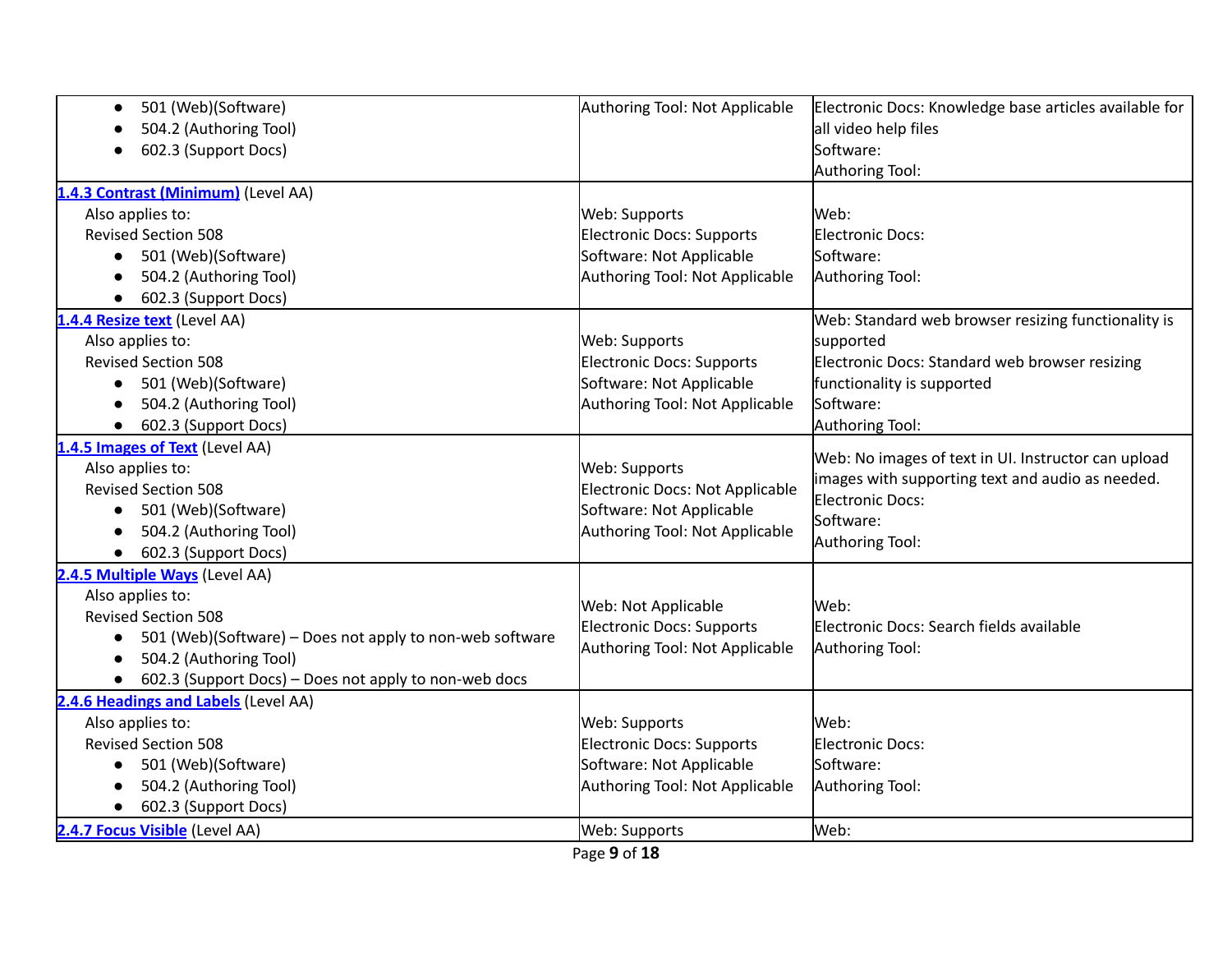| Also applies to:                                                      | <b>Electronic Docs: Supports</b>                   | Electronic Docs:                                  |
|-----------------------------------------------------------------------|----------------------------------------------------|---------------------------------------------------|
| <b>Revised Section 508</b>                                            | Software: Not Applicable                           | Software:                                         |
| • 501 (Web)(Software)                                                 | Authoring Tool: Not Applicable                     | Authoring Tool:                                   |
| 504.2 (Authoring Tool)                                                |                                                    |                                                   |
| 602.3 (Support Docs)                                                  |                                                    |                                                   |
| 3.1.2 Language of Parts (Level AA)                                    |                                                    |                                                   |
| Also applies to:                                                      | Web: Does Not Support<br>Electronic Docs: Does Not | Web: English Only                                 |
| <b>Revised Section 508</b>                                            | Support                                            | Electronic Docs:                                  |
| 501 (Web)(Software)<br>$\bullet$                                      | Software: Not Applicable                           | Software:                                         |
| 504.2 (Authoring Tool)                                                | Authoring Tool: Not Applicable                     | Authoring Tool:                                   |
| 602.3 (Support Docs)                                                  |                                                    |                                                   |
| <b>3.2.3 Consistent Navigation (Level AA)</b>                         |                                                    |                                                   |
| Also applies to:                                                      | Web: Supports                                      | Web:                                              |
| <b>Revised Section 508</b>                                            | Electronic Docs: Supports                          | Electronic Docs:                                  |
| 501 (Web)(Software) - Does not apply to non-web software<br>$\bullet$ | Authoring Tool: Not Applicable                     | Authoring Tool:                                   |
| 504.2 (Authoring Tool)                                                |                                                    |                                                   |
| 602.3 (Support Docs) - Does not apply to non-web docs<br>$\bullet$    |                                                    |                                                   |
| <b>3.2.4 Consistent Identification (Level AA)</b>                     |                                                    |                                                   |
| Also applies to:                                                      | Web: Supports                                      | Web:                                              |
| <b>Revised Section 508</b>                                            | Electronic Docs: Supports                          | <b>Electronic Docs:</b>                           |
| 501 (Web)(Software) - Does not apply to non-web software              | Authoring Tool: Not Applicable                     | Authoring Tool:                                   |
| 504.2 (Authoring Tool)                                                |                                                    |                                                   |
| 602.3 (Support Docs) - Does not apply to non-web docs                 |                                                    |                                                   |
| 3.3.3 Error Suggestion (Level AA)                                     |                                                    | Web: Red error message in forms where input is    |
| Also applies to:                                                      | Web: Supports                                      | required.                                         |
| <b>Revised Section 508</b>                                            | <b>Electronic Docs: Supports</b>                   | Electronic Docs:                                  |
| 501 (Web)(Software)                                                   | Software: Not Applicable                           | Software:                                         |
| 504.2 (Authoring Tool)                                                | Authoring Tool: Not Applicable                     | Authoring Tool:                                   |
| 602.3 (Support Docs)                                                  |                                                    |                                                   |
| 3.3.4 Error Prevention (Legal, Financial, Data) (Level AA)            |                                                    |                                                   |
| Also applies to:                                                      | Web: Not Applicable                                | Web: No PII, no financial or other sensitive data |
| <b>Revised Section 508</b>                                            | Electronic Docs: Not Applicable                    | Electronic Docs:                                  |
| 501 (Web)(Software)                                                   | Software: Not Applicable                           | Software:                                         |
| 504.2 (Authoring Tool)                                                | Authoring Tool: Not Applicable                     | Authoring Tool:                                   |
| 602.3 (Support Docs)<br>$\bullet$                                     |                                                    |                                                   |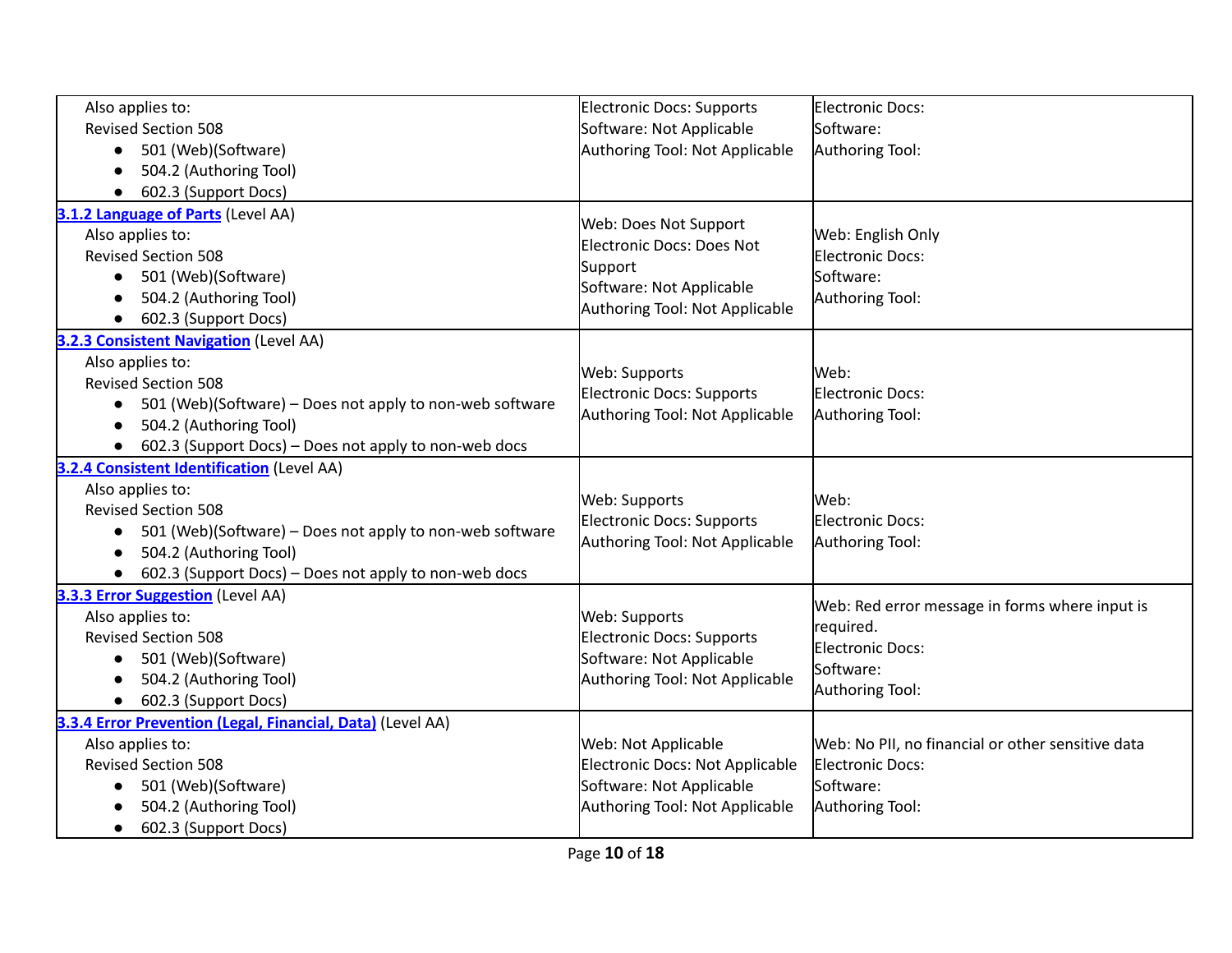## **Table 3: Success Criteria, Level AAA**

| <b>Criteria</b>                                            | <b>Conformance Level</b> | <b>Remarks and Explanations</b>                     |  |
|------------------------------------------------------------|--------------------------|-----------------------------------------------------|--|
| 1.2.6 Sign Language (Prerecorded) (Level AAA)              |                          |                                                     |  |
| Revised Section 508 - Does not apply                       | Web: Does Not Support    | Web:                                                |  |
| 1.2.7 Extended Audio Description (Prerecorded) (Level AAA) |                          | Web:                                                |  |
| Revised Section 508 - Does not apply                       | Web: Supports            |                                                     |  |
| 1.2.8 Media Alternative (Prerecorded) (Level AAA)          |                          | Web:                                                |  |
| Revised Section 508 - Does not apply                       | Web: Supports            |                                                     |  |
| 1.2.9 Audio-only (Live) (Level AAA)                        |                          | Web:                                                |  |
| Revised Section 508 - Does not apply                       | Web: Not Applicable      |                                                     |  |
| 1.4.6 Contrast (Enhanced) (Level AAA)                      | Web: Does Not Support    | Web:                                                |  |
| Revised Section 508 - Does not apply                       |                          |                                                     |  |
| 1.4.7 Low or No Background Audio (Level AAA)               | Web: Supports            | Web:                                                |  |
| Revised Section 508 - Does not apply                       |                          |                                                     |  |
| 1.4.8 Visual Presentation (Level AAA)                      | Web: Does Not Support    | Web:                                                |  |
| Revised Section 508 - Does not apply                       |                          |                                                     |  |
| 1.4.9 Images of Text (No Exception) (Level AAA)            | Web: Supports            | Web:                                                |  |
| Revised Section 508 - Does not apply                       |                          |                                                     |  |
| 2.1.3 Keyboard (No Exception) (Level AAA)                  | Web: Supports            | Web:                                                |  |
| Revised Section 508 - Does not apply                       |                          |                                                     |  |
| 2.2.3 No Timing (Level AAA)                                | Web: Supports            | Web: Optional Timers can be set at the instructor's |  |
| Revised Section 508 - Does not apply                       |                          | ldiscretion.                                        |  |
| 2.2.4 Interruptions (Level AAA)                            | Web: Not Applicable      | Web:                                                |  |
| Revised Section 508 - Does not apply                       |                          |                                                     |  |
| 2.2.5 Re-authenticating (Level AAA)                        | Web: Not Applicable      | Web:                                                |  |
| Revised Section 508 - Does not apply                       |                          |                                                     |  |
| 2.3.2 Three Flashes (Level AAA)                            | Web: Supports            | Web:                                                |  |
| Revised Section 508 - Does not apply                       |                          |                                                     |  |
| 2.4.8 Location (Level AAA)                                 | Web: Supports            | Web:                                                |  |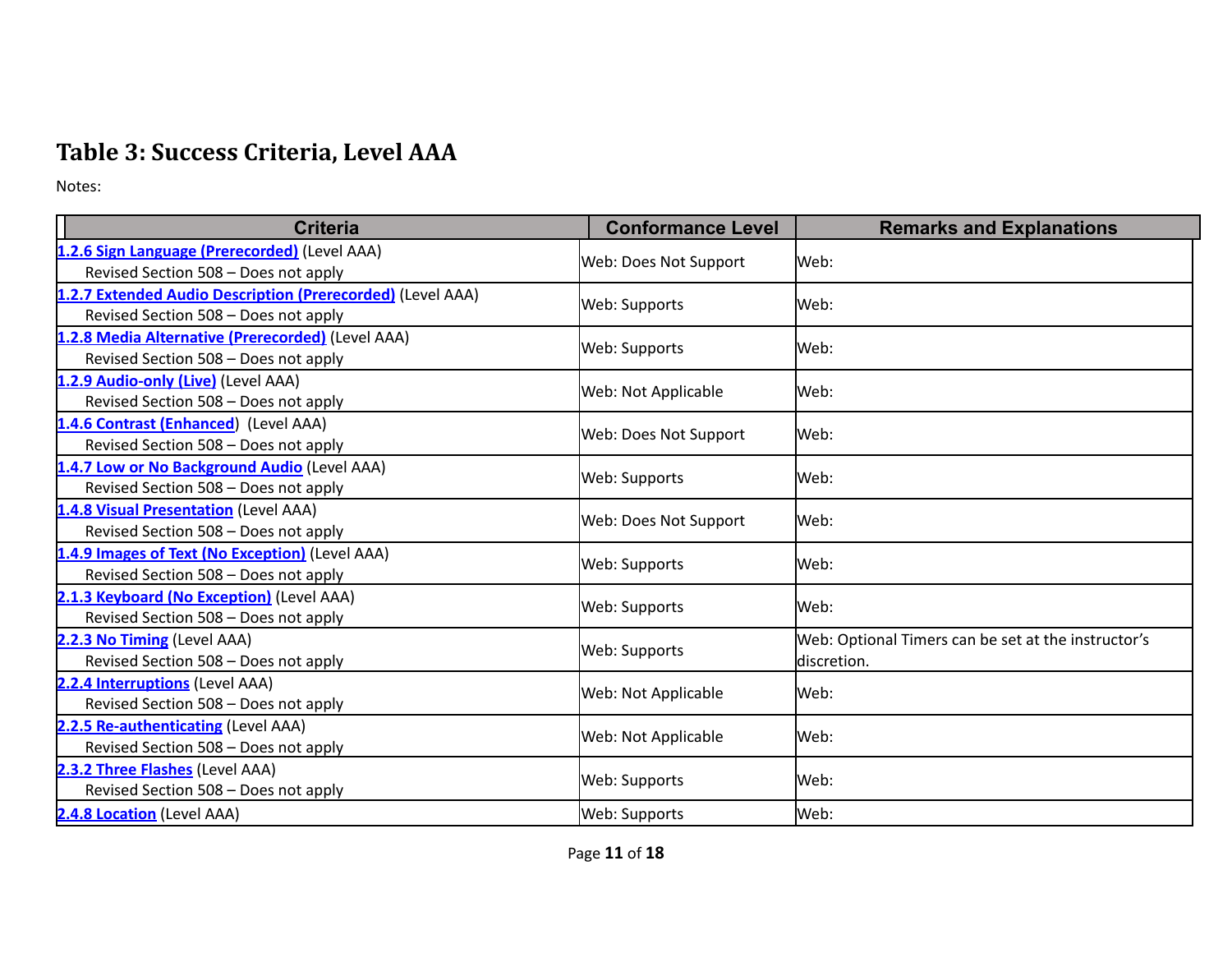| Revised Section 508 - Does not apply                                                    |                      |                                                                                                           |
|-----------------------------------------------------------------------------------------|----------------------|-----------------------------------------------------------------------------------------------------------|
| 2.4.9 Link Purpose (Link Only) (Level AAA)<br>Revised Section 508 - Does not apply      | <b>Web: Supports</b> | lWeb:                                                                                                     |
| 2.4.10 Section Headings (Level AAA)<br>Revised Section 508 - Does not apply             | <b>Web: Supports</b> | lWeb:                                                                                                     |
| <b>3.1.3 Unusual Words (Level AAA)</b><br>Revised Section 508 - Does not apply          | Web: Supports        | Web: Common English words only                                                                            |
| 3.1.4 Abbreviations (Level AAA)<br>Revised Section 508 - Does not apply                 | <b>Web: Supports</b> | Web: No abbreviations used.                                                                               |
| <b>3.1.5 Reading Level (Level AAA)</b><br>Revised Section 508 - Does not apply          | Web: Not Applicable  | Web:                                                                                                      |
| <b>3.1.6 Pronunciation</b> (Level AAA)<br>Revised Section 508 - Does not apply          | Web: Not Applicable  | lWeb:                                                                                                     |
| 3.2.5 Change on Request (Level AAA)<br>Revised Section 508 - Does not apply             | Web: Not Applicable  | lWeb:                                                                                                     |
| 3.3.5 Help (Level AAA)<br>Revised Section 508 - Does not apply                          | Web: Supports        | Web: Video (some close-captioned), Written Articles,<br>Support Forms, Hover Text available in all pages. |
| <b>3.3.6 Error Prevention (All)</b> (Level AAA)<br>Revised Section 508 - Does not apply | <b>Web: Supports</b> | Web: : Input validation in all critical fields.                                                           |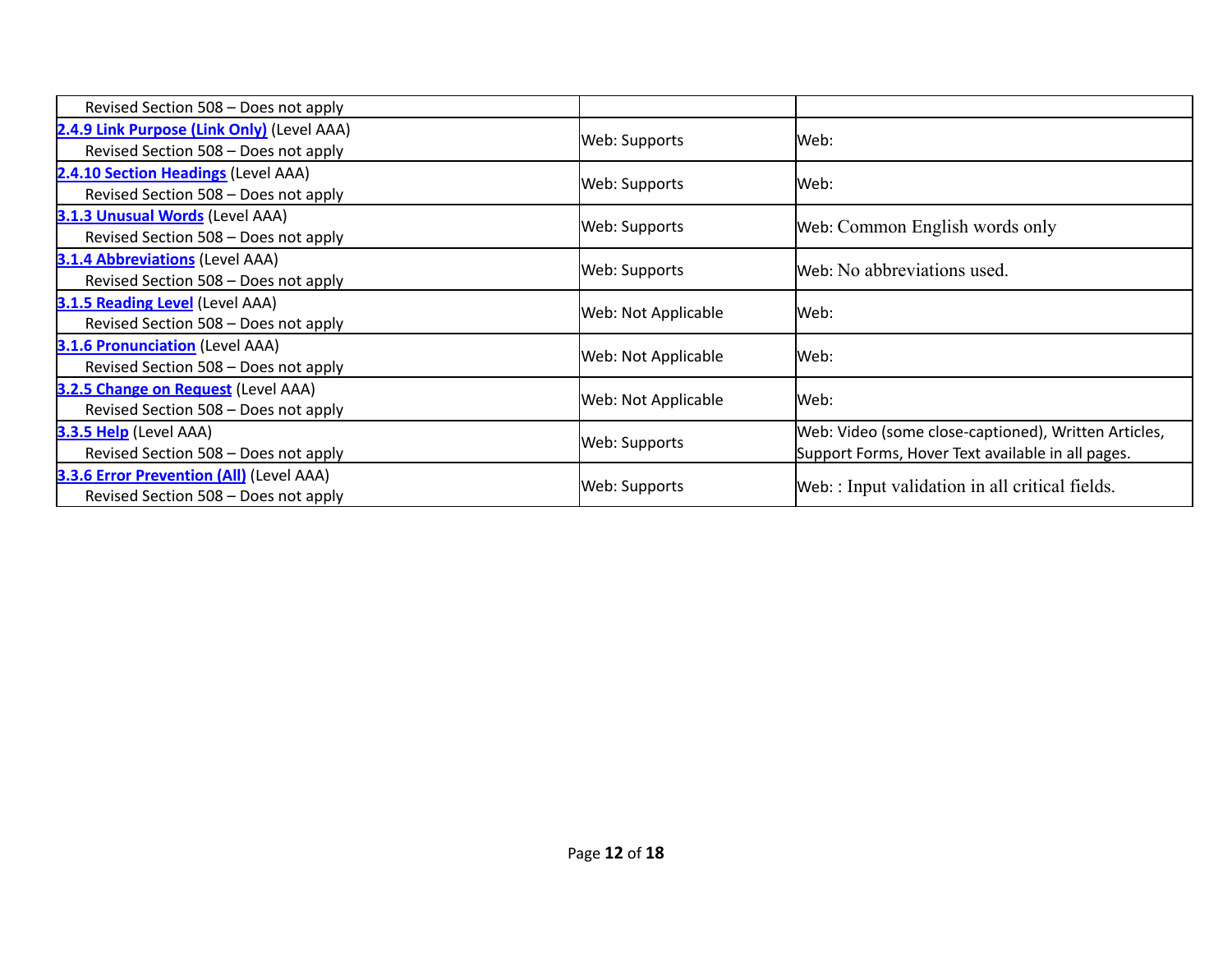## **Revised Section 508 Report**

Notes:

## **Chapter 3: Functional [Performance](https://www.access-board.gov/guidelines-and-standards/communications-and-it/about-the-ict-refresh/final-rule/text-of-the-standards-and-guidelines#302-functional-performance-criteria) Criteria (FPC)**

Notes:

| <b>Criteria</b>                                                | <b>Conformance Level</b> | <b>Remarks and Explanations</b>             |
|----------------------------------------------------------------|--------------------------|---------------------------------------------|
| 302.1 Without Vision                                           | Supports                 | Screen reader compatible.                   |
| 302.2 With Limited Vision                                      | Supports                 | Screen reader compatible.                   |
| 302.3 Without Perception of Color                              | <b>Supports</b>          | No color coding                             |
|                                                                |                          | Written alternative to prompts can be       |
|                                                                |                          | provided by instructor. Video responses     |
| 302.4 Without Hearing                                          | Supports                 | can be submitted to support ASL, as well as |
|                                                                |                          | Video feedback from the instructor.         |
|                                                                |                          | Written alternative to prompts can be       |
|                                                                |                          | provided by instructor. Video responses     |
| 302.5 With Limited Hearing                                     | <b>Supports</b>          | can be submitted to support ASL, as well as |
|                                                                |                          | Video feedback from the instructor.         |
|                                                                |                          | Written alternative to prompts can be       |
|                                                                |                          | provided by instructor. Video responses     |
| 302.6 Without Speech                                           | <b>Supports</b>          | can be submitted to support ASL, as well as |
|                                                                |                          | Video feedback from the instructor.         |
| 302.7 With Limited Manipulation                                | Supports                 |                                             |
| 302.8 With Limited Reach and Strength                          | Not Applicable           |                                             |
| 302.9 With Limited Language, Cognitive, and Learning Abilities | Supports                 | Instructor creates content that applies.    |

#### **Chapter 4: [Hardware](https://www.access-board.gov/guidelines-and-standards/communications-and-it/about-the-ict-refresh/final-rule/text-of-the-standards-and-guidelines#401-general)**

Notes: Extempore is 100% cloud based and can be used on most commonly available hardware systems. Please see link below for supported versions and devices. [Device/Browser](https://help.extemporeapp.com/en/articles/4555139-device-browser-compatibility) Compatibility | Extempore App Help Center

| ∶riteria | <b>Conformance Level</b> | <b>Remarks and Explanations</b> |
|----------|--------------------------|---------------------------------|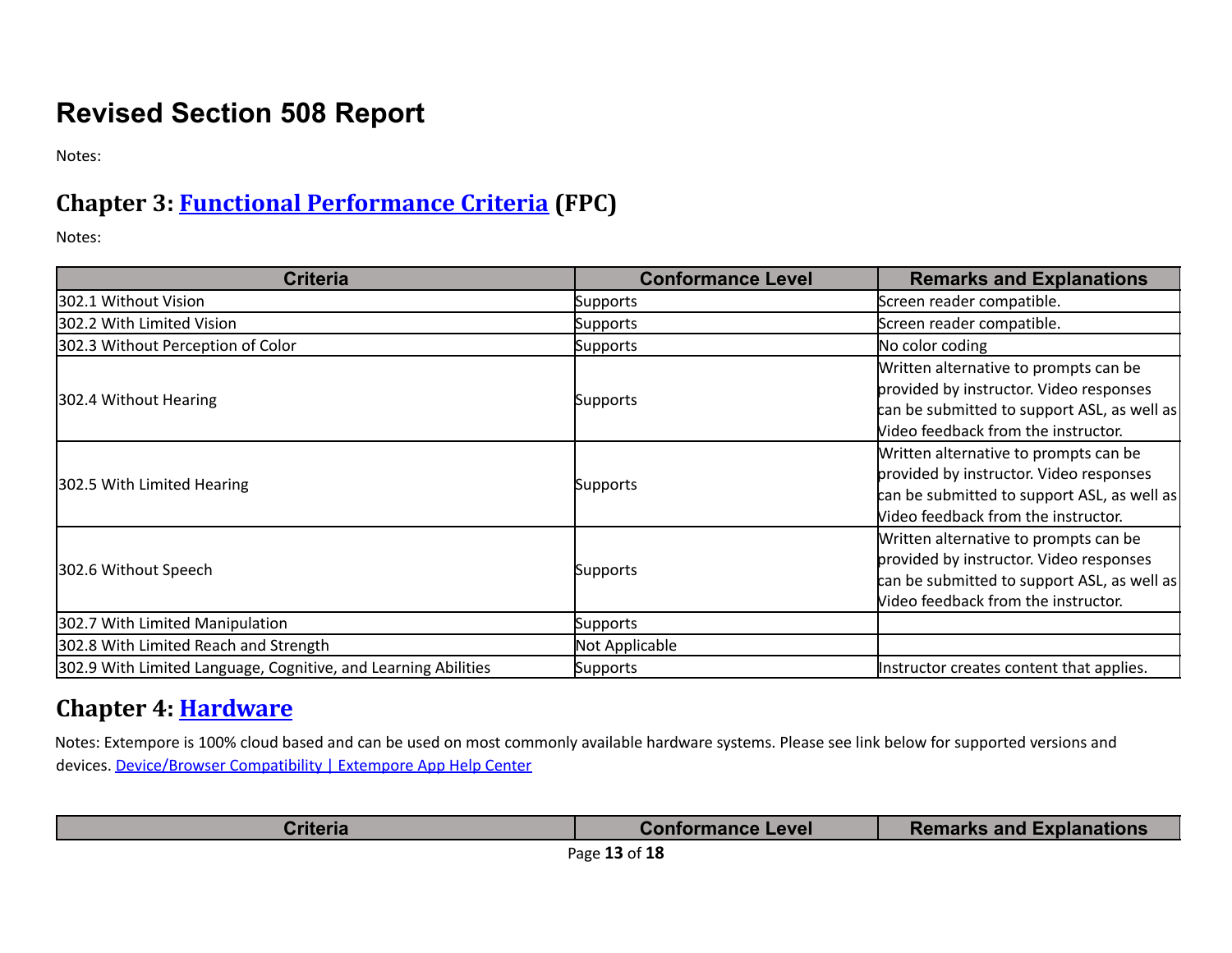| <b>402 Closed Functionality</b>                            | Heading cell - no response required | Heading cell - no response required |
|------------------------------------------------------------|-------------------------------------|-------------------------------------|
| 402.1 General                                              | Heading cell - no response required | Heading cell - no response required |
| 402.2 Speech-Output Enabled                                | Heading cell - no response required | Heading cell - no response required |
| 402.2.1 Information Displayed On-Screen                    | Not Applicable                      |                                     |
| 402.2.2 Transactional Outputs                              | Not Applicable                      |                                     |
| 402.2.3 Speech Delivery Type and Coordination              | Not Applicable                      |                                     |
| 402.2.4 User Control                                       | Not Applicable                      |                                     |
| 402.2.5 Braille Instructions                               | Not Applicable                      |                                     |
| 402.3 Volume                                               | Heading cell - no response required | Heading cell - no response required |
| 402.3.1 Private Listening                                  | Not Applicable                      |                                     |
| 402.3.2 Non-private Listening                              | Not Applicable                      |                                     |
| 402.4 Characters on Display Screens                        | Not Applicable                      |                                     |
| 402.5 Characters on Variable Message Signs                 | Not Applicable                      |                                     |
| <b>403 Biometrics</b>                                      | Heading cell - no response required | Heading cell - no response required |
| 403.1 General                                              | Not Applicable                      |                                     |
| 404 Preservation of Information Provided for Accessibility | Heading cell - no response required | Heading cell - no response required |
| 404.1 General                                              | Not Applicable                      |                                     |
| <b>405 Privacy</b>                                         | Heading cell - no response required | Heading cell - no response required |
| 405.1 General                                              | Not Applicable                      |                                     |
| <b>406 Standard Connections</b>                            | Heading cell - no response required | Heading cell - no response required |
| 406.1 General                                              | Not Applicable                      |                                     |
| <b>407 Operable Parts</b>                                  | Heading cell - no response required | Heading cell - no response required |
| 407.2 Contrast                                             | Not Applicable                      |                                     |
| 407.3 Input Controls                                       | Heading cell - no response required | Heading cell - no response required |
| 407.3.1 Tactilely Discernible                              | Not Applicable                      |                                     |
| 407.3.2 Alphabetic Keys                                    | Not Applicable                      |                                     |
| 407.3.3 Numeric Keys                                       | Not Applicable                      |                                     |
| 407.4 Key Repeat                                           | Not Applicable                      |                                     |
| 407.5 Timed Response                                       | Not Applicable                      |                                     |
| 407.6 Operation                                            | Not Applicable                      |                                     |
| 407.7 Tickets, Fare Cards, and Keycards                    | Not Applicable                      |                                     |
| 407.8 Reach Height and Depth                               | Heading cell - no response required | Heading cell - no response required |
| 407.8.1 Vertical Reference Plane                           | Not Applicable                      |                                     |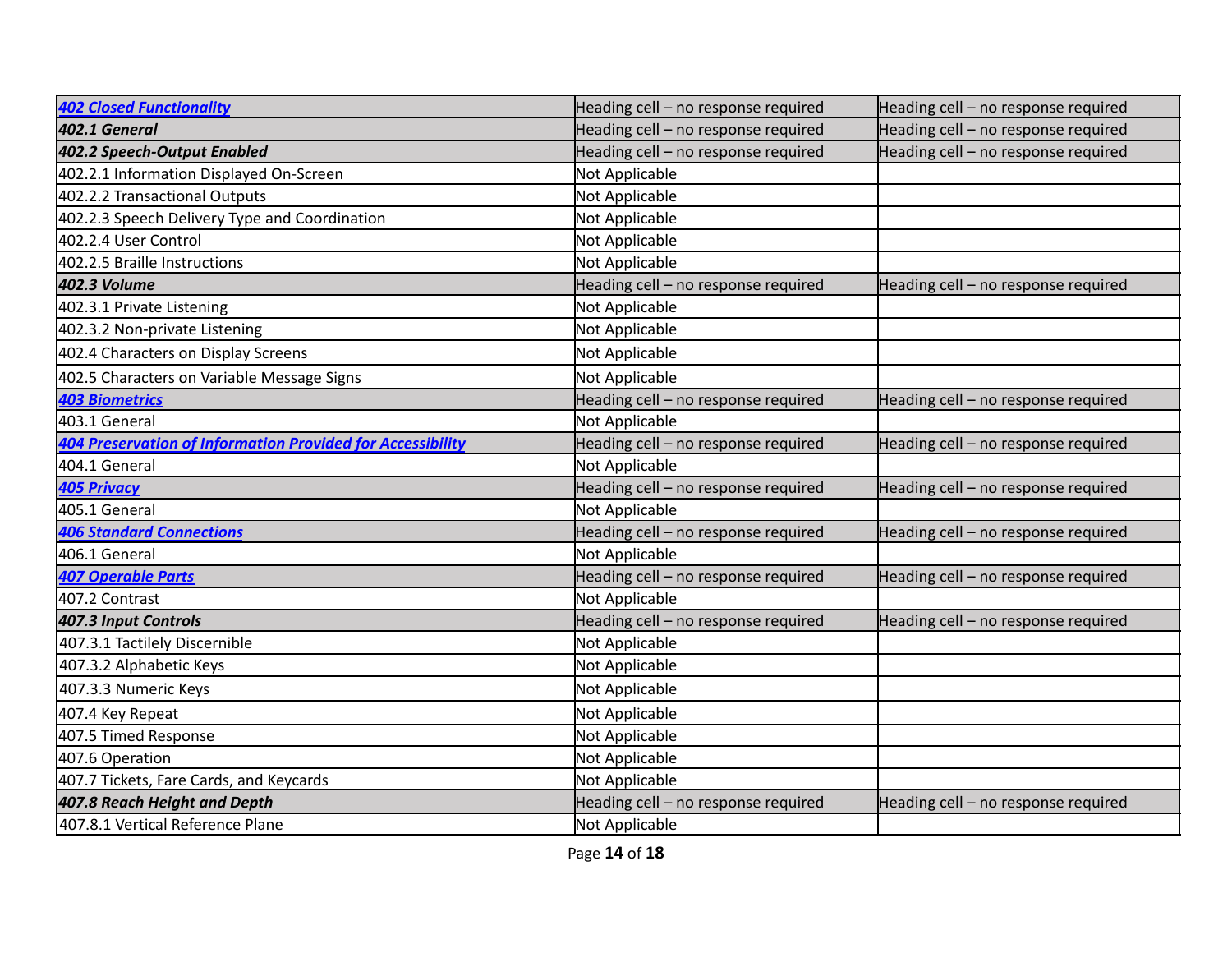| 407.8.1.1 Vertical Plane for Side Reach                                | Not Applicable                      |                                     |
|------------------------------------------------------------------------|-------------------------------------|-------------------------------------|
| 407.8.1.2 Vertical Plane for Forward Reach                             | Not Applicable                      |                                     |
| 407.8.2 Side Reach                                                     | Not Applicable                      |                                     |
| 407.8.2.1 Unobstructed Side Reach                                      | Not Applicable                      |                                     |
| 407.8.2.2 Obstructed Side Reach                                        | Not Applicable                      |                                     |
| 407.8.3 Forward Reach                                                  | Not Applicable                      |                                     |
| 407.8.3.1 Unobstructed Forward Reach                                   | Not Applicable                      |                                     |
| 407.8.3.2 Obstructed Forward Reach                                     | Not Applicable                      |                                     |
| 407.8.3.2.1 Operable Part Height for ICT with Obstructed Forward Reach | Not Applicable                      |                                     |
| 407.8.3.2.2 Knee and Toe Space under ICT with Obstructed Forward Reach | Not Applicable                      |                                     |
| <b>408 Display Screens</b>                                             | Heading cell - no response required | Heading cell - no response required |
| 408.2 Visibility                                                       | Not Applicable                      |                                     |
| 408.3 Flashing                                                         | Not Applicable                      |                                     |
| <b>409 Status Indicators</b>                                           | Heading cell - no response required | Heading cell - no response required |
| 409.1 General                                                          | Not Applicable                      |                                     |
| <b>410 Color Coding</b>                                                | Heading cell - no response required | Heading cell - no response required |
| 410.1 General                                                          | Not Applicable                      |                                     |
| <b>411 Audible Signals</b>                                             | Heading cell - no response required | Heading cell - no response required |
| 411.1 General                                                          | Not Applicable                      |                                     |
| <b>412 ICT with Two-Way Voice Communication</b>                        | Heading cell - no response required | Heading cell - no response required |
| 412.2 Volume Gain                                                      | Heading cell - no response required | Heading cell - no response required |
| 412.2.1 Volume Gain for Wireline Telephones                            | Not Applicable                      |                                     |
| 412.2.2 Volume Gain for Non-Wireline ICT                               | Not Applicable                      |                                     |
| 412.3 Interference Reduction and Magnetic Coupling                     | Heading cell - no response required | Heading cell - no response required |
| 412.3.1 Wireless Handsets                                              | Not Applicable                      |                                     |
| 412.3.2 Wireline Handsets                                              | Not Applicable                      |                                     |
| 412.4 Digital Encoding of Speech                                       | Not Applicable                      |                                     |
| 412.5 Real-Time Text Functionality                                     | <b>Reserved for future</b>          | <b>Reserved for future</b>          |
| 412.6 Caller ID                                                        | Not Applicable                      |                                     |
| 412.7 Video Communication                                              | Not Applicable                      |                                     |
| 412.8 Legacy TTY Support                                               | Heading cell - no response required | Heading cell - no response required |
| 412.8.1 TTY Connectability                                             | Not Applicable                      |                                     |
| 412.8.2 Voice and Hearing Carry Over                                   | Not Applicable                      |                                     |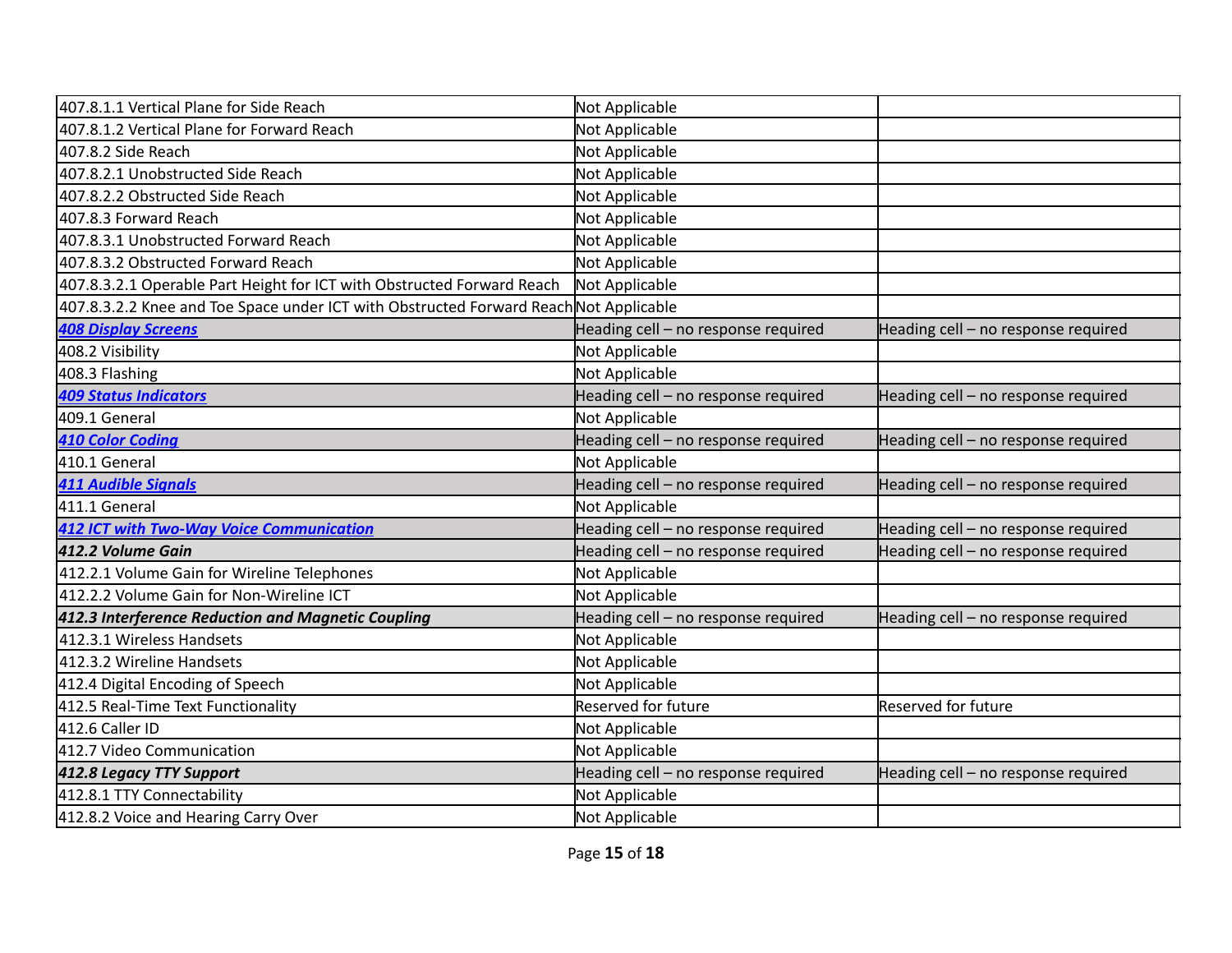| 412.8.3 Signal Compatibility                          | Not Applicable                      |                                       |
|-------------------------------------------------------|-------------------------------------|---------------------------------------|
| 412.8.4 Voice Mail and Other Messaging Systems        | Not Applicable                      |                                       |
| <b>413 Closed Caption Processing Technologies</b>     | Heading cell - no response required | Heading cell $-$ no response required |
| 413.1.1 Decoding and Display of Closed Captions       | Not Applicable                      |                                       |
| 413.1.2 Pass-Through of Closed Caption Data           | Not Applicable                      |                                       |
| <b>414 Audio Description Processing Technologies</b>  | Heading cell - no response required | Heading cell $-$ no response required |
| 414.1.1 Digital Television Tuners                     | Not Applicable                      |                                       |
| 414.1.2 Other ICT                                     | Not Applicable                      |                                       |
| 415 User Controls for Captions and Audio Descriptions | Heading cell - no response required | Heading cell $-$ no response required |
| 415.1.1 Caption Controls                              | Not Applicable                      |                                       |
| 415.1.2 Audio Description Controls                    | Not Applicable                      |                                       |

## **Chapter 5: [Software](https://www.access-board.gov/guidelines-and-standards/communications-and-it/about-the-ict-refresh/final-rule/text-of-the-standards-and-guidelines#501-general)**

| <b>Criteria</b>                                       | <b>Conformance Level</b>            | <b>Remarks and Explanations</b>     |
|-------------------------------------------------------|-------------------------------------|-------------------------------------|
| 501.1 Scope - Incorporation of WCAG 2.0 AA            | See WCAG 2.0 section                | See information in WCAG 2.0 section |
| <b>502 Interoperability with Assistive Technology</b> | Heading cell - no response required | Heading cell - no response required |
| 502.2.1 User Control of Accessibility Features        | Does Not Support                    |                                     |
| 502.2.2 No Disruption of Accessibility Features       | Supports                            |                                     |
| <b>502.3 Accessibility Services</b>                   | Heading cell - no response required | Heading cell - no response required |
| 502.3.1 Object Information                            | Supports                            |                                     |
| 502.3.2 Modification of Object Information            | <b>Supports</b>                     |                                     |
| 502.3.3 Row, Column, and Headers                      | <b>Supports</b>                     |                                     |
| 502.3.4 Values                                        | <b>Supports</b>                     |                                     |
| 502.3.5 Modification of Values                        | <b>Supports</b>                     |                                     |
| 502.3.6 Label Relationships                           | <b>Supports</b>                     |                                     |
| 502.3.7 Hierarchical Relationships                    | <b>Supports</b>                     |                                     |
| 502.3.8 Text                                          | <b>Supports</b>                     |                                     |
| 502.3.9 Modification of Text                          | <b>Supports</b>                     |                                     |
| 502.3.10 List of Actions                              | <b>Supports</b>                     |                                     |
| 502.3.11 Actions on Objects                           | <b>Supports</b>                     |                                     |
| 502.3.12 Focus Cursor                                 | Supports                            |                                     |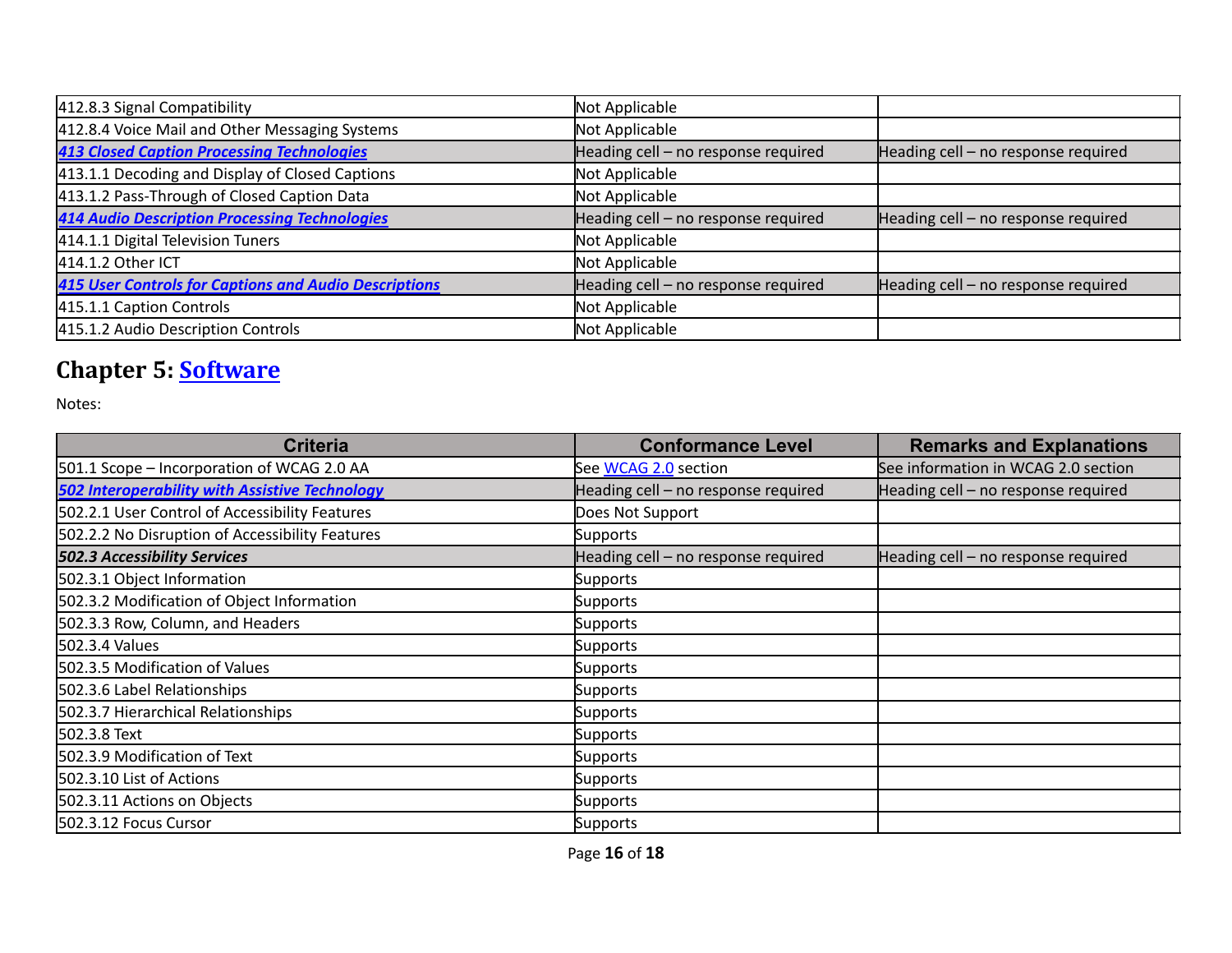| 502.3.13 Modification of Focus Cursor                                                  | <b>Supports</b>                       |                                     |
|----------------------------------------------------------------------------------------|---------------------------------------|-------------------------------------|
| 502.3.14 Event Notification                                                            | <b>Supports</b>                       |                                     |
| 502.4 Platform Accessibility Features                                                  | Supports                              |                                     |
| <b>503 Applications</b>                                                                | Heading cell - no response required   | Heading cell - no response required |
| 503.2 User Preferences                                                                 | Supports                              |                                     |
| 503.3 Alternative User Interfaces                                                      | Not Applicable                        |                                     |
| 503.4 User Controls for Captions and Audio Description                                 | Heading cell $-$ no response required | Heading cell - no response required |
| 503.4.1 Caption Controls                                                               | Does Not Support                      |                                     |
| 503.4.2 Audio Description Controls                                                     | Does Not Support                      |                                     |
| <b>504 Authoring Tools</b>                                                             | Heading cell - no response required   | Heading cell - no response required |
| 504.2 Content Creation or Editing (if not authoring tool, enter "not<br>applicable")   | See WCAG 2.0 section                  | See information in WCAG 2.0 section |
| 504.2.1 Preservation of Information Provided for Accessibility in Format<br>Conversion | Supports                              | Excel export for grades.            |
| 504.2.2 PDF Export                                                                     | Not Applicable                        |                                     |
| 504.3 Prompts                                                                          | Supports                              | Downloadable as .mp3 and .mp4       |
| 504.4 Templates                                                                        | Not Applicable                        |                                     |

## **Chapter 6: Support [Documentation](https://www.access-board.gov/guidelines-and-standards/communications-and-it/about-the-ict-refresh/final-rule/text-of-the-standards-and-guidelines#601-general) and Services**

| <b>Criteria</b>                                                  | <b>Conformance Level</b>            | <b>Remarks and Explanations</b>                                           |
|------------------------------------------------------------------|-------------------------------------|---------------------------------------------------------------------------|
| <b>601.1 Scope</b>                                               | Heading cell - no response required | Heading cell - no response required                                       |
| <b>602 Support Documentation</b>                                 | Heading cell - no response required | Heading cell $-$ no response required                                     |
| 602.2 Accessibility and Compatibility Features                   | Supports                            |                                                                           |
| 602.3 Electronic Support Documentation                           | See WCAG 2.0 section                | See information in WCAG 2.0 section                                       |
| 602.4 Alternate Formats for Non-Electronic Support Documentation | Supports                            | All support documentation available as<br>videos and searchable articles. |
| <b>603 Support Services</b>                                      | Heading cell - no response required | Heading cell - no response required                                       |
| 603.2 Information on Accessibility and Compatibility Features    | <b>Supports</b>                     |                                                                           |
| 603.3 Accommodation of Communication Needs                       | Supports                            |                                                                           |